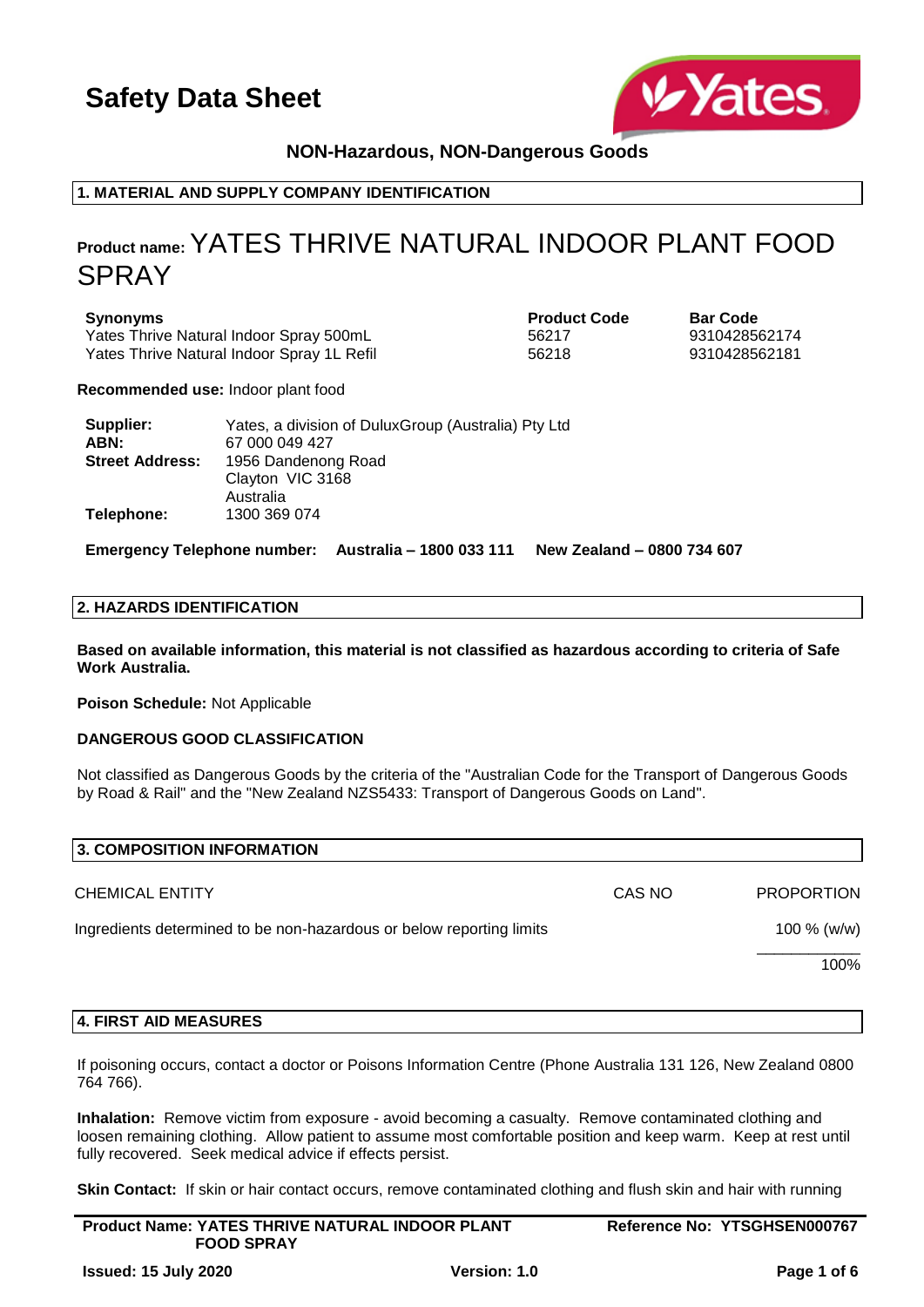

water. If swelling, redness, blistering or irritation occurs seek medical assistance.

**Eye contact:** If in eyes wash out immediately with water. In all cases of eye contamination it is a sensible precaution to seek medical advice.

**Ingestion:** Rinse mouth with water. If swallowed, do NOT induce vomiting. Give a glass of water to drink. Never give anything by the mouth to an unconscious patient. If vomiting occurs give further water. Seek medical advice.

**PPE for First Aiders:** Wear safety shoes, overalls, gloves, safety glasses. Available information suggests that gloves made from nitrile rubber should be suitable for intermittent contact. However, due to variations in glove construction and local conditions, the user should make a final assessment. Always wash hands before smoking, eating, drinking or using the toilet. Wash contaminated clothing and other protective equipment before storing or re-using.

**Notes to physician:** Treat symptomatically.

#### **5. FIRE FIGHTING MEASURES**

**Hazchem Code:** Not applicable.

**Suitable extinguishing media:** If material is involved in a fire use water fog (or if unavailable fine water spray), alcohol resistant foam, standard foam, dry agent (carbon dioxide, dry chemical powder).

**Specific hazards:** Non-combustible material.

**Fire fighting further advice:** Not combustible, however following evaporation of aqueous component residual material can burn if ignited.

## **6. ACCIDENTAL RELEASE MEASURES**

#### **SMALL SPILLS**

Wear protective equipment to prevent skin and eye contamination. Avoid inhalation of vapours or dust. Wipe up with absorbent (clean rag or paper towels). Collect and seal in properly labelled containers or drums for disposal.

## **LARGE SPILLS**

Clear area of all unprotected personnel. Slippery when spilt. Avoid accidents, clean up immediately. Wear protective equipment to prevent skin and eye contamination and the inhalation of vapours. Work up wind or increase ventilation. Contain - prevent run off into drains and waterways. Use absorbent (soil, sand or other inert material). Collect and seal in properly labelled containers or drums for disposal. If contamination of crops, sewers or waterways has occurred advise local emergency services.

#### **Dangerous Goods - Initial Emergency Response Guide No:** Not applicable

#### **7. HANDLING AND STORAGE**

**Handling:** Avoid eye contact and repeated or prolonged skin contact. Avoid inhalation of vapour, mist or aerosols.

**Storage:** Store in a cool, dry, well-ventilated place and out of direct sunlight. Store away from foodstuffs. Store away from incompatible materials described in Section 10. Store away from sources of heat and/or ignition. Keep container standing upright. Keep containers closed when not in use - check regularly for leaks.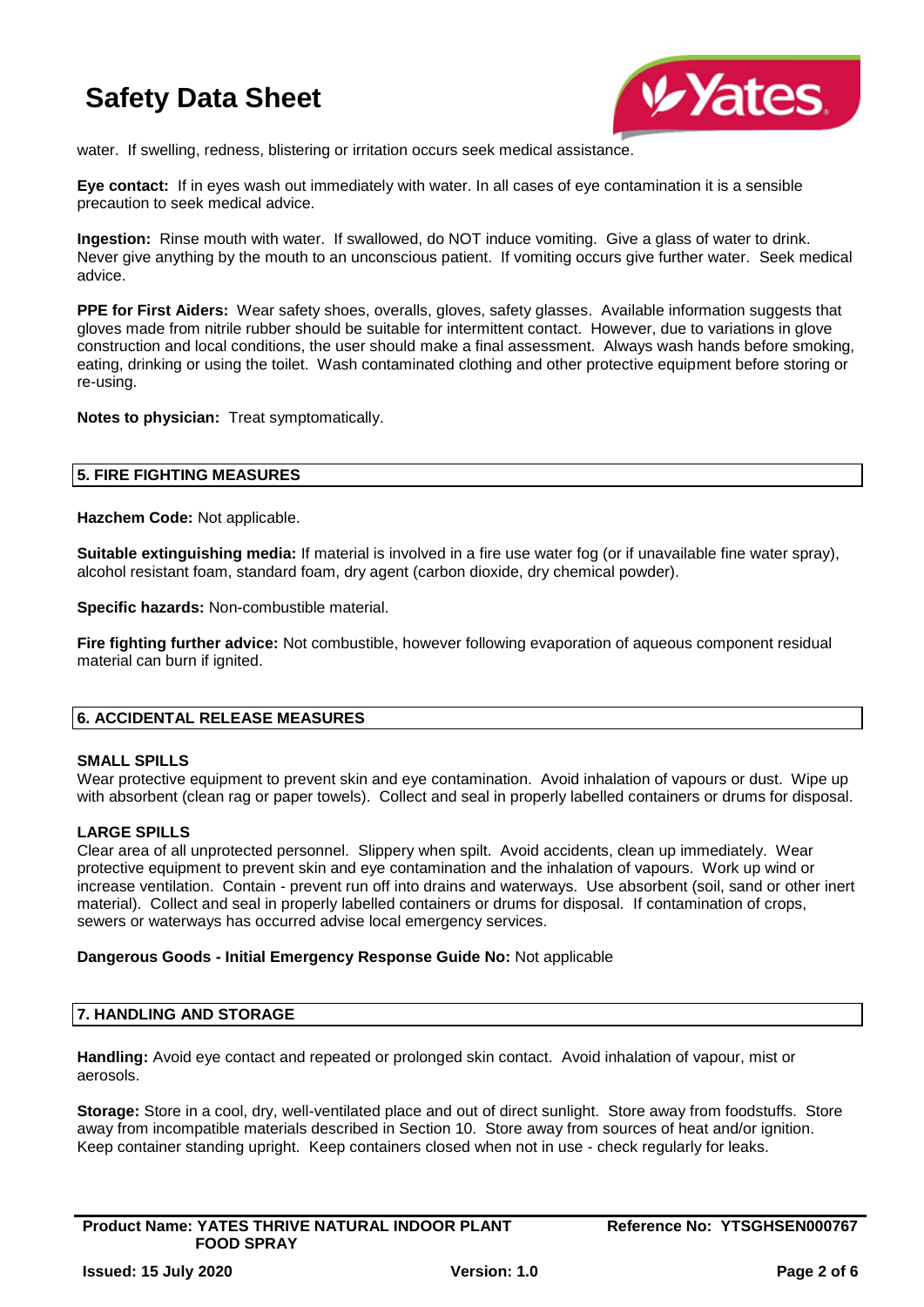

## **8. EXPOSURE CONTROLS / PERSONAL PROTECTION**

**National occupational exposure limits:** No value assigned for this specific material by Safe Work Australia.

**Biological Limit Values:** As per the "National Model Regulations for the Control of Workplace Hazardous Substances (Safe Work Australia)" the ingredients in this material do not have a Biological Limit Allocated.

**Engineering Measures:** Natural ventilation should be adequate under normal use conditions.

**Personal Protection Equipment:** SAFETY SHOES, OVERALLS, GLOVES, SAFETY GLASSES.

#### *MANUFACTURING, PACKAGING AND TRANSPORT:*

Wear safety shoes, overalls, gloves, safety glasses. Available information suggests that gloves made from nitrile rubber should be suitable for intermittent contact. However, due to variations in glove construction and local conditions, the user should make a final assessment. Always wash hands before smoking, eating, drinking or using the toilet. Wash contaminated clothing and other protective equipment before storing or re-using.

*RECOMMENDATIONS FOR CONSUMER USE:* Wash hands after use

**Hygiene measures:** Keep away from food, drink and animal feeding stuffs. When using do not eat, drink or smoke. Wash hands prior to eating, drinking or smoking. Avoid contact with clothing. Avoid eye contact and repeated or prolonged skin contact. Avoid inhalation of vapour, mist or aerosols. Ensure that eyewash stations and safety showers are close to the workstation location.

#### **9. PHYSICAL AND CHEMICAL PROPERTIES**

| Form:<br>Colour:<br>Odour:              | Liquid<br>Light golden brown<br>organic |                  |
|-----------------------------------------|-----------------------------------------|------------------|
| Solubility:                             |                                         | Soluble in water |
| <b>Specific Gravity:</b>                |                                         | 1.05             |
| <b>Relative Vapour Density (air=1):</b> |                                         | >1               |
| Vapour Pressure (20 °C):                |                                         | N Av             |
| Flash Point (°C):                       |                                         | N App            |
| Flammability Limits (%):                |                                         | N App            |
| <b>Autoignition Temperature (°C):</b>   |                                         | N Av             |
| Melting Point/Range (°C):               |                                         | N Av             |
| <b>Boiling Point/Range (°C):</b>        |                                         | N Av             |
| pH:                                     |                                         | N Av             |
| Viscosity:                              |                                         | N Av             |
| Total VOC (g/Litre):                    |                                         | N Av             |

(Typical values only - consult specification sheet)  $N Av = Not available, N App = Not applicable$ 

#### **10. STABILITY AND REACTIVITY**

**Chemical stability:** This material is thermally stable when stored and used as directed.

**Conditions to avoid:** Elevated temperatures and sources of ignition.

**Incompatible materials:** Oxidising agents.

**Hazardous decomposition products:** Oxides of carbon and nitrogen, smoke and other toxic fumes.

| <b>Product Name: YATES THRIVE NATURAL INDOOR PLANT</b> |              | Reference No: YTSGHSEN000767 |
|--------------------------------------------------------|--------------|------------------------------|
| <b>FOOD SPRAY</b>                                      |              |                              |
| <b>Issued: 15 July 2020</b>                            | Version: 1.0 | Page 3 of 6                  |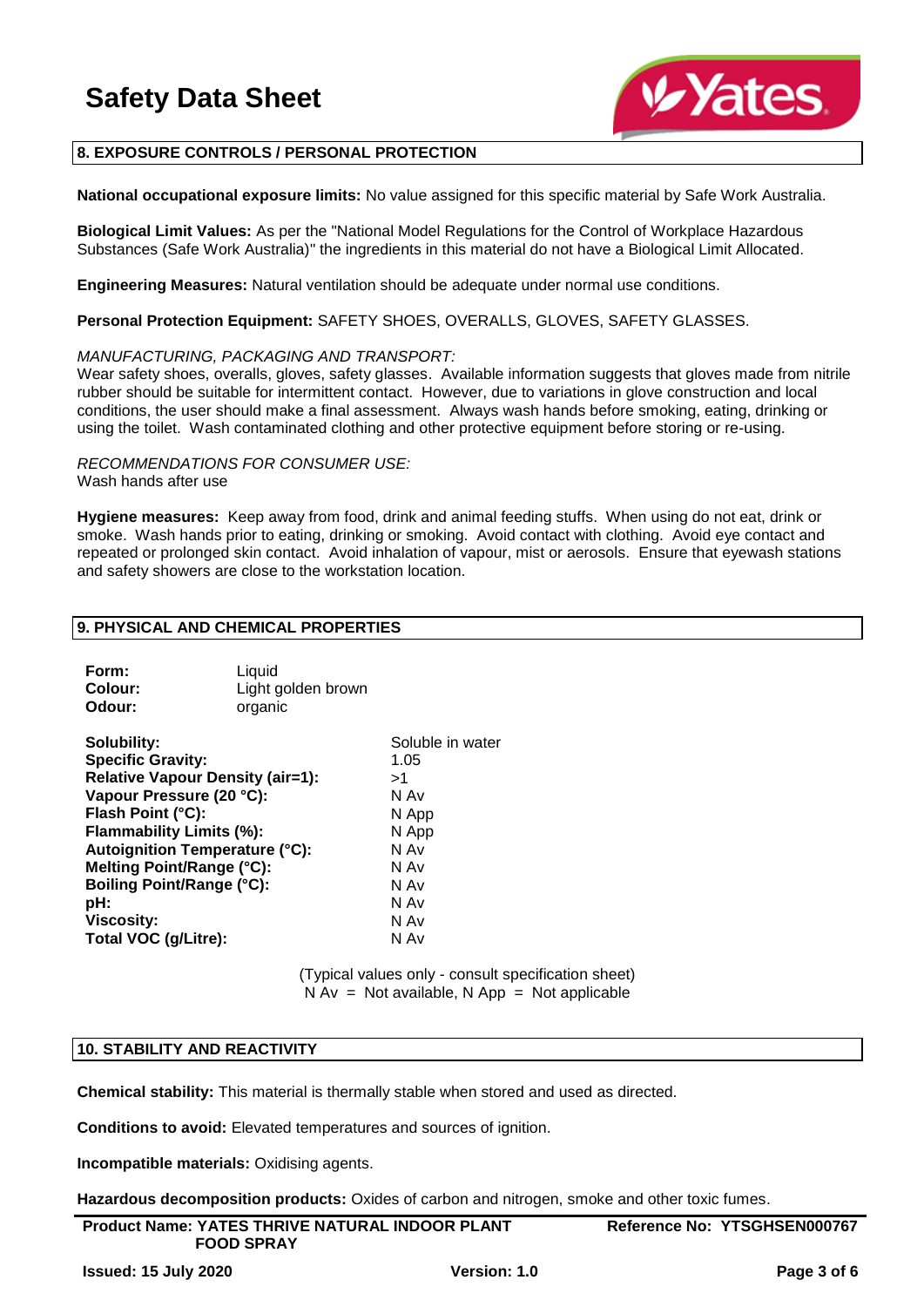

**Hazardous reactions:** No known hazardous reactions.

#### **11. TOXICOLOGICAL INFORMATION**

No adverse health effects expected if the product is handled in accordance with this Safety Data Sheet and the product label. Symptoms or effects that may arise if the product is mishandled and overexposure occurs are:

#### **Acute Effects**

**Inhalation:** Material may be an irritant to mucous membranes and respiratory tract.

**Skin contact:** Contact with skin may result in irritation.

**Ingestion:** Swallowing can result in nausea, vomiting and irritation of the gastrointestinal tract.

**Eye contact:** May be an eye irritant.

#### **Acute toxicity**

**Inhalation:** This material has been classified as non-hazardous. Acute toxicity estimate (based on ingredients): >20 mg/L

**Skin contact:** This material has been classified as non-hazardous. Acute toxicity estimate (based on ingredients): >2,000 mg/Kg bw

**Ingestion:** This material has been classified as non-hazardous. Acute toxicity estimate (based on ingredients): >2,000 mg/Kg bw

**Corrosion/Irritancy:** Eye: this material has been classified as not corrosive or irritating to eyes. Skin: this material has been classified as not corrosive or irritating to skin.

**Sensitisation:** Inhalation: this material has been classified as not a respiratory sensitiser. Skin: this material has been classified as not a skin sensitiser.

**Aspiration hazard:** This material has been classified as non-hazardous.

**Specific target organ toxicity (single exposure):** This material has been classified as non-hazardous.

#### **Chronic Toxicity**

**Mutagenicity:** This material has been classified as non-hazardous.

**Carcinogenicity:** This material has been classified as non-hazardous.

**Reproductive toxicity (including via lactation):** This material has been classified as non-hazardous.

**Specific target organ toxicity (repeat exposure):** This material has been classified as non-hazardous.

#### **12. ECOLOGICAL INFORMATION**

Avoid contaminating waterways.

**Acute aquatic hazard:** This material has been classified as non-hazardous. Acute toxicity estimate (based on ingredients): >100 mg/L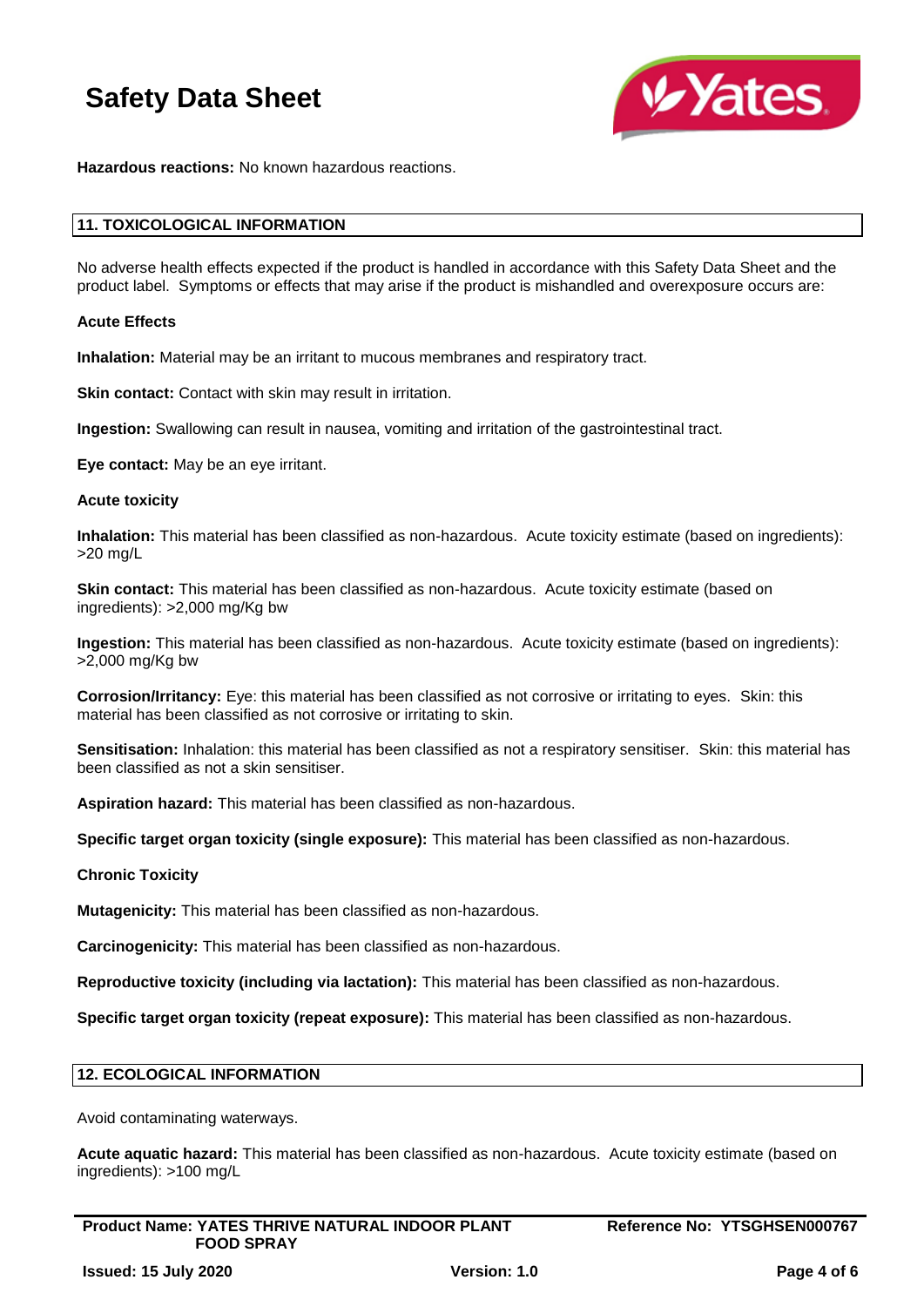

**Long-term aquatic hazard:** This material has been classified as non-hazardous. Non-rapidly or rapidly degradable substance for which there are adequate chronic toxicity data available OR in the absence of chronic toxicity data, Acute toxicity estimate (based on ingredients): >100 mg/L, where the substance is not rapidly degradable and/or BCF  $<$  500 and/or log  $K_{ow}$   $<$  4.

**Ecotoxicity:** No information available.

**Persistence and degradability:** No information available.

**Bioaccumulative potential:** No information available.

**Mobility:** No information available.

### **13. DISPOSAL CONSIDERATIONS**

Persons conducting disposal, recycling or reclamation activities should ensure that appropriate personal protection equipment is used, see "Section 8. Exposure Controls and Personal Protection" of this SDS.

If possible material and its container should be recycled. If material or container cannot be recycled, dispose in accordance with local, regional, national and international Regulations.

#### **14. TRANSPORT INFORMATION**

#### **ROAD AND RAIL TRANSPORT**

Not classified as Dangerous Goods by the criteria of the "Australian Code for the Transport of Dangerous Goods by Road & Rail" and the "New Zealand NZS5433: Transport of Dangerous Goods on Land".

#### **MARINE TRANSPORT**

Not classified as Dangerous Goods by the criteria of the International Maritime Dangerous Goods Code (IMDG Code) for transport by sea.

#### **AIR TRANSPORT**

Not classified as Dangerous Goods by the criteria of the International Air Transport Association (IATA) Dangerous Goods Regulations for transport by air.

## **15. REGULATORY INFORMATION**

#### **This material is not subject to the following international agreements:**

Montreal Protocol (Ozone depleting substances) The Stockholm Convention (Persistent Organic Pollutants) The Rotterdam Convention (Prior Informed Consent) Basel Convention (Hazardous Waste) International Convention for the Prevention of Pollution from Ships (MARPOL)

#### **This material/constituent(s) is covered by the following requirements:**

• All components of this product are listed on or exempt from the Australian Inventory of Chemical Substances (AICS).

• All components of this product are listed on or exempt from the New Zealand Inventory of Chemical (NZIoC).

#### **16. OTHER INFORMATION**

Reason for issue: First Issue

**Product Name: YATES THRIVE NATURAL INDOOR PLANT FOOD SPRAY**